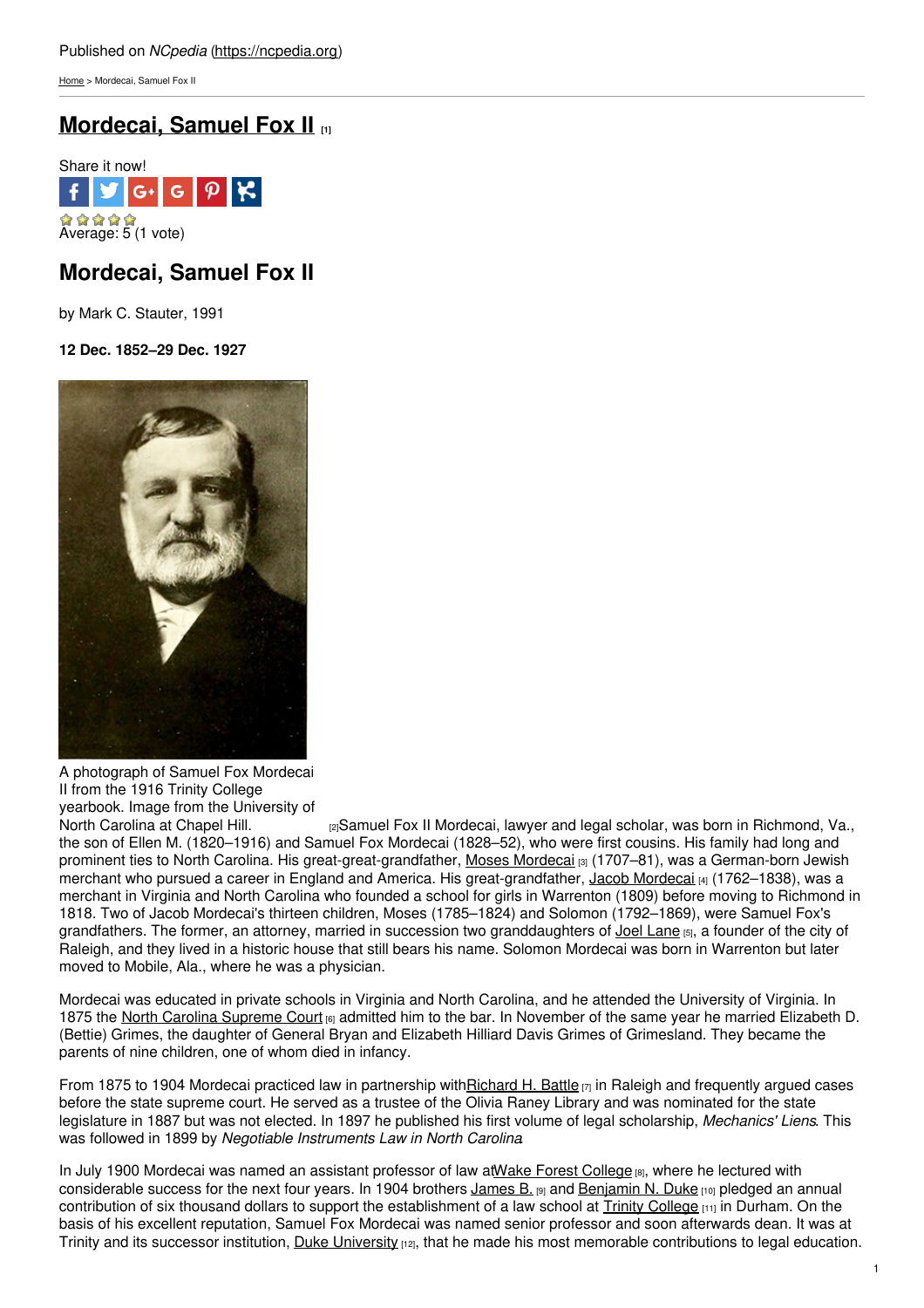After the Trinity College School of Law opened in the fall of 1904, Mordecai visited several prominent law schools in the Northeast, including Harvard, which was then using the new "case method" of instruction with great success. Trinity adopted this method, although Mordecai's own dynamic lectures formed the core of the school's program and provided the basis of its growing reputation. From the beginning Trinity enforced high standards of admission and achievement; in 1906 it became only the second southern law school to be accepted by the Association of American Law Schools. In 1911 the college awarded Dean Mordecai an honorary doctor of laws degree.

He and his faculty wrote and published their own texts for their courses of instruction. Among Mordecai's works were his *Law [Lectures](http://books.google.com/books?id=6_c_AAAAYAAJ&pg=PA763#v=onepage&q&f=false)* [13] (1907, 2d ed. 1915) and*Law [Notes](http://books.google.com/books?id=4JtBAAAAYAAJ&pg=PP5#v=onepage&q&f=false)* [14] (1912–13 and 1914–19), which were widely cited and recognized as authority on the laws of North Carolina. His other writings included *Lex [Scripta](http://books.google.com/books?id=Ki00AQAAMAAJ&pg=PA1#v=onepage&q&f=false)* [15] (1905), *Case Book on [Remedies](http://books.google.com/books?id=pjEwAQAAMAAJ&pg=PR1#v=onepage&q&f=false)* [16] (with A. C. McIntosh, 1910), *Questions and Answers on Real Property* (1912), and *Questions and Answers on Second Blackstone* (1923).

Mordecai was without peer as a teacher. Never concerned with mere numbers, he deliberately kept enrollments low, and his students were noted for their ability, character, and devotion to their mentor.

He was perhaps as famous for his wit and erudition as for his legal ability. His bearded visage was well known on the Trinity campus, and although his colorful language occasionally gave a first impression of coarseness, his personal charm and learned discourses endeared him to the college community. He was a lover of animals and had many pets, especially dogs, the most celebrated of which was a dachshund named Pompey Ducklegs, who could allegedly chew tobacco with the aplomb of his master. Mordecai delighted in writing clever prose and mediocre poetry, the best of which he collected and published in *Mordecai's Miscellanies* (1927).

Raised as an [Episcopalian](https://ncpedia.org/episcopal-church) [17], Mordecai was not much given to formal religion. In jesting reference to his family heritage, his church, and his affiliation with Wake Forest and Trinity, he would describe himself as "Methodist, Episcopal, Baptist, Jew." His true beliefs were summed up in the lines he often quoted: "And what doth the Lord require of thee but to do justly, to love mercy, and to walk humbly with thy God?" A member of Zeta Psi and a Democrat, Mordecai died after a series of strokes and was buried in Oakwood Cemetery, Raleigh. A portrait hangs in the Duke University Law School.

### **References:**

Margaret Mordecai Blomquist, *Recollections of Papa* (1982).

*Durham Morning Herald*, 30 Dec. 1927.

[Mordecai](http://library.duke.edu/rubenstein/findingaids/mordecaijacob/) Family Papers [18] and Samuel Fox Mordecai Papers (Manuscript [Department,](http://library.duke.edu/rubenstein/findingaids/uamordecai/) Duke University Library, Durham). [19]

*Samuel Fox Mordecai: Presentation of a Portrait by the Alumni of the Duke University School of Law*(1932).

*Who's Who in America* (1927).

### **Additional Resources:**

"The venerable, erudite, and somewhat eccentric Samuel Fox Mordecai." Duke Law News (website). Duke University. September 12, 2011. <http://law.duke.edu/news/venerable-erudite-and-somewhat-eccentric-samuel-fox-mordecai> [20] (accessed November 12, 2013).

Mordecai Family Papers, 1649-1947 (collection no. 00847). The Southern Historical Collection. Louis Round Wilson Special Collections Library. University of North Carolina at Chapel Hill. [http://www2.lib.unc.edu/mss/inv/m/Mordecai\\_Family.html](http://www2.lib.unc.edu/mss/inv/m/Mordecai_Family.html) [21] (accessed November 12, 2013).

"Dean Samuel F. Mordecai and the Duke School of Law Class, 1926." And Justice for All: Durham County Courthouse Art Wall (website). Durham County Library. [http://andjusticeforall.dconc.gov/gallery\\_images/dean-samuel-f-mordecai-and-the](http://andjusticeforall.dconc.gov/gallery_images/dean-samuel-f-mordecai-and-the-duke-school-of-law-class-1926/)duke-school-of-law-class-1926/ [22] (accessed November 12, 2013).

### **Image Credits:**

"Samuel Fox Mordecai Dean of Law School." Photograph.*The Chanticleer* vol. 5. Nashville [Tenn.]: Benson Printing Co. Trinity College. 8. <http://library.digitalnc.org/cdm/ref/collection/yearbooks/id/1757> [2] (accessed November 12, 2013).

## **Subjects:**

[Biographies](https://ncpedia.org/category/subjects/biography-term) [23] [Educators](https://ncpedia.org/category/subjects/educators) [24] [Lawyers](https://ncpedia.org/category/subjects/lawyers) [25] Writers, [journalists,](https://ncpedia.org/category/subjects/writer) and editors [26] **Authors:** [Stauter,](https://ncpedia.org/category/authors/stauter-mark-c) Mark C. [27] **Origin - location:** Duke [University](https://ncpedia.org/category/origin-location/piedmon-34) [28] **From:**